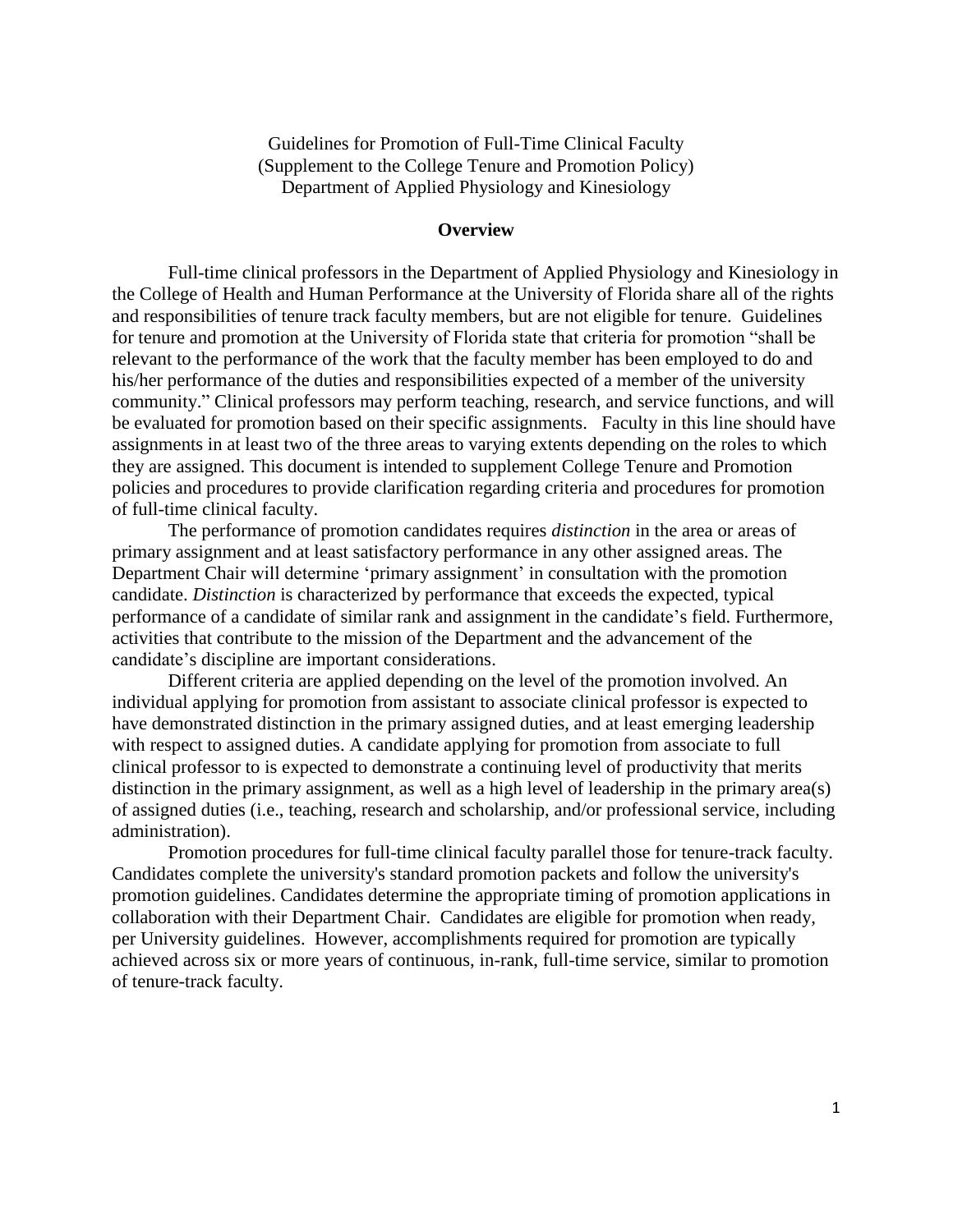## **Criteria for Promotion for Clinical Faculty**

## **I. Overall Criteria**

Promotion of clinical faculty is based on demonstration of distinction in the area of primary assignment and acceptable performance in all other assigned areas. *Distinction* is characterized by performance that exceeds the expected, typical performance of a candidate of similar rank and assignment in the candidate's field. *Quality* of performance will be judged more important than *quantity* in evaluating contributions.

A. A candidate applying for **promotion from Assistant to Associate Clinical Professor**  is expected to have demonstrated distinction in the primary assigned area, and at least emerging leadership with respect to assigned duties. Demonstrate regional or national recognition for individual and program.

B. A candidate applying for **promotion from Associate Clinical Professor to Clinical Professor** is expected to demonstrate a continuing level of productivity that merits distinction in the primary assignment, as well as a high level of leadership in the other area(s) of assigned duties. Demonstrate national recognition for individual and program.

### **II. Major Sources of Evidence**

#### **Teaching**

*Distinction* in teaching must include evidence of scholarship (e.g. dissemination of analysis and / or self-study of teaching practices). Depending on the nature of the candidate's teaching assignment, possible sources of evidence to demonstrate distinction in teaching may include, but are not limited to:

- Evidence of self-reflection, study, and development/improvement of teaching performance.
- Publications related to teaching and professional practice.
- Student evaluations showing satisfactory performance (above the  $70<sup>th</sup>$  percentile) in classroom teaching.
- Student evaluations showing distinction in teaching (above the  $80<sup>th</sup>$  percentile) in classroom teaching.
- Peer and chair evaluations of teaching indicating average or better ratings of teaching content and classroom performance based on direct observations.
- Nomination or receipt of regional or national awards for teaching and/or advising.
- Evidence of innovative development of new courses, instructional materials, technological innovations, and syllabi.
- Evidence of providing professional development for practicing professionals with appropriate follow-up support beyond delivery of professional development.
- Leadership on committees related to teaching.
- Collaboration with UF faculty to translate traditional university-based coursework to apply to job-embedded programs.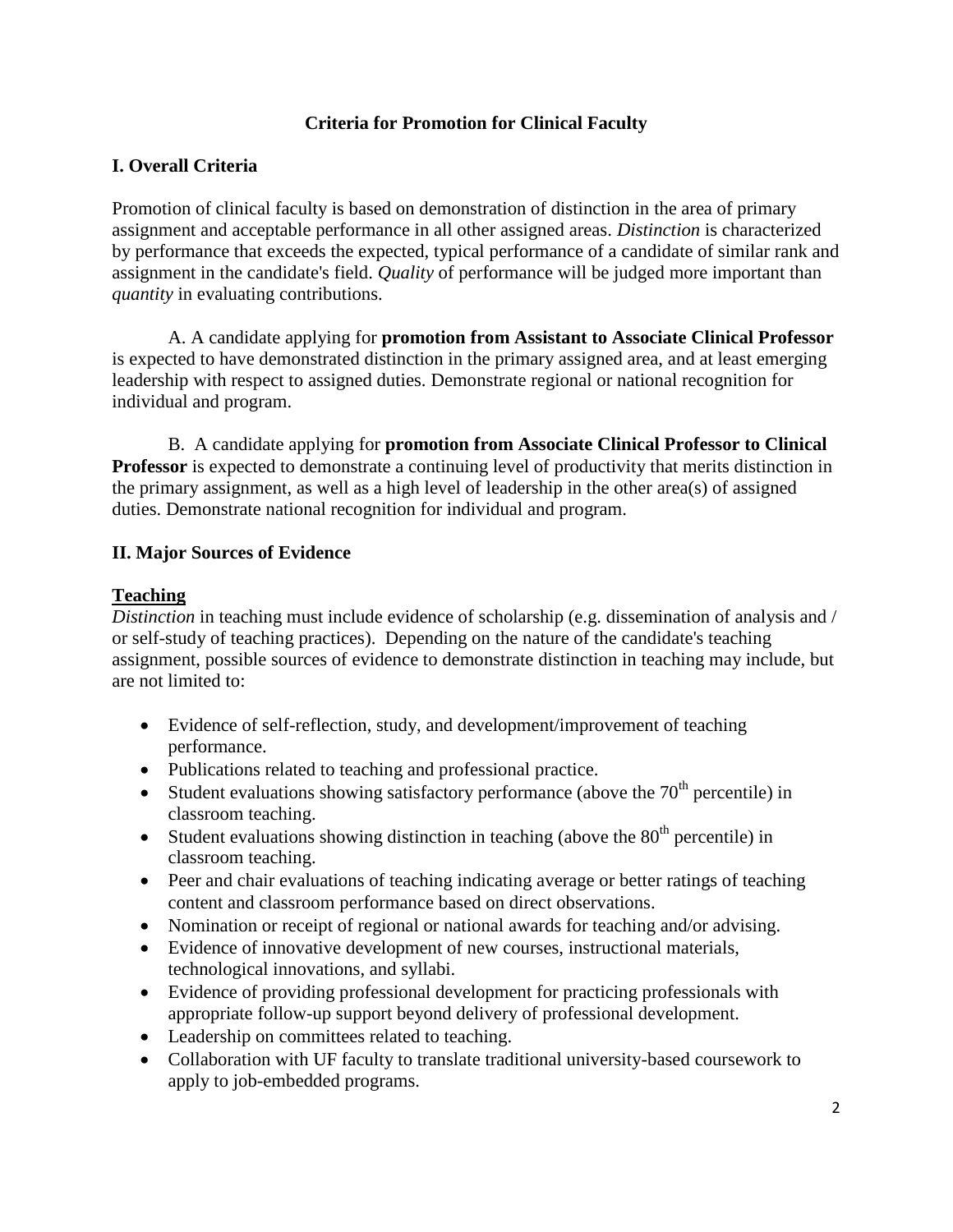- Evidence of professional mentoring of students, novice or graduate students, and/or colleagues.
- Evidence of leadership roles at the State, District or National level related to disciplinespecific teaching.
- Students pass rate on national certifying examination (e.g., Board of Certification examination for athletic training).
- Student recognition at regional or national meetings (e.g., Quiz Bowl championship at District or National level).

## **Research**

*Distinction* in research shall be based in part on the written opinions of external reviewers who themselves are recognized as outstanding researchers in the candidate's area of specialization. Depending on the nature of the candidate's research assignment, sources of evidence to demonstrate *distinction* in research may include, but are not limited to:

- Development of an independent line of research and/or progress toward the establishment of a regional or national reputation based on research contributions in one's field
- Publications that are appropriate to the candidate's field, such as articles in peer-reviewed periodicals, books, monographs, chapters, and reviews.
- Leadership roles in appropriate research-oriented professional associations.
- Established regional/national/internationally reputation based on research and/or expertise.
- Nomination or receipt of regional or national awards for research activity.
- Student advisee receipt of regional or national award for research
- Research lectures, speeches, workshops, or papers presented at state, regional, national, or international meetings.
- Documented leadership roles (e.g., PI, Co-PI, Co-Investigator, Director, Coordinator, Co-Author, Project Manager) on research grants.

# **Service**

Distinction in service must include evidence of scholarship. Depending on the nature of the candidate's service assignment, sources of evidence to demonstrate *distinction* in service may include but are not limited to:

- Program evaluation reports, technical reports, monographs, accreditation reports.
- Presentations/publications about service, clinical activities or programs.
- Supervisor or peer evaluations or other evaluative evidence indicating substantial service with above average performance.
- Evidence of continued professional development and improvement in service/administrative performance (e.g., attendance/participation at state, regional, national or international workshops, seminars, symposia, etc.).
- Nomination or receipt of regional or national awards for service.
- Clinical service and/or supervision of students at affiliate sites.
- Evidence of service or consultation to department, college or university committees; community-based organizations, and the profession.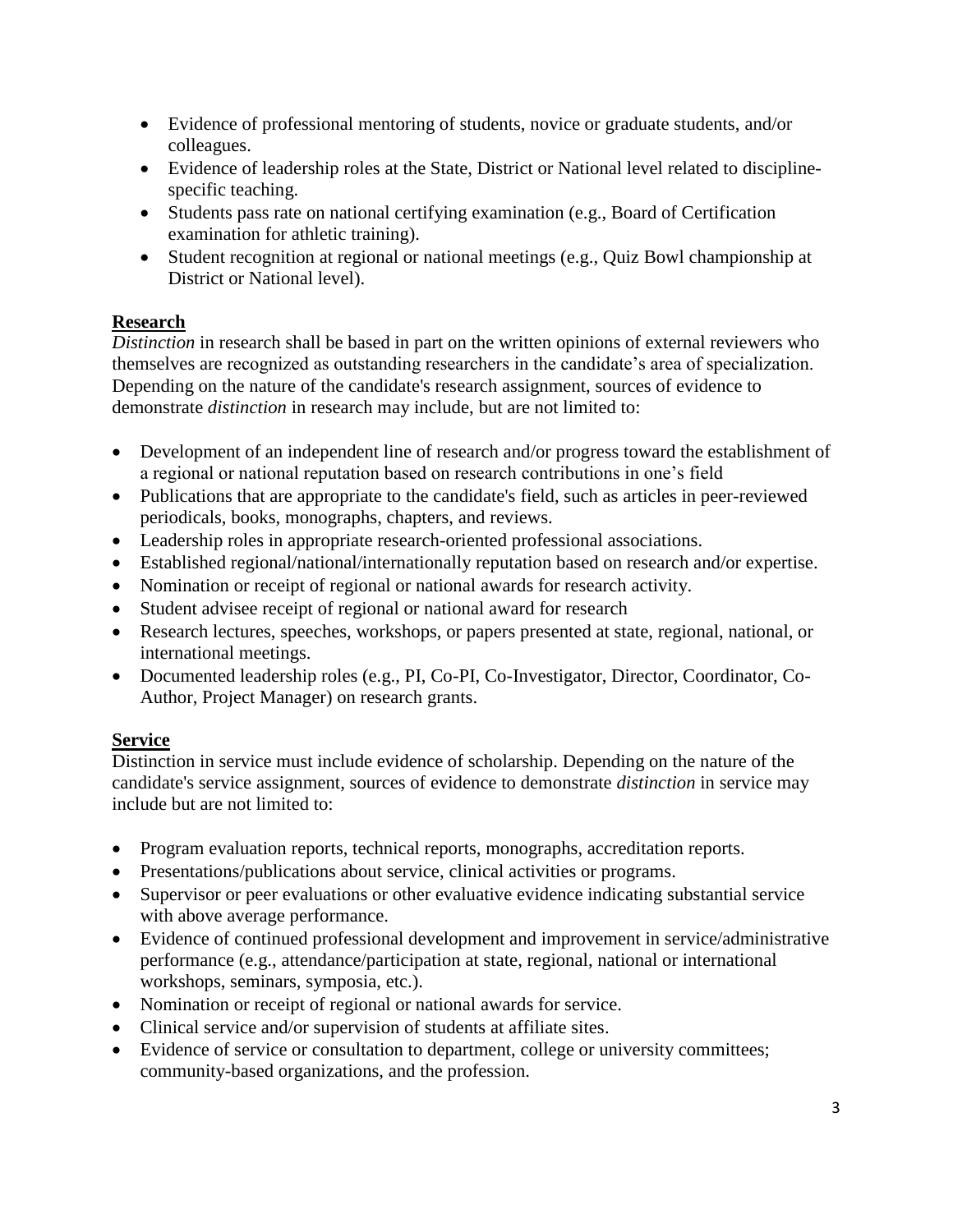- Leadership roles in shaping professional policy at the local, state, and/or national level.
- Leadership roles in professional organizations as evidenced by election or appointment to offices or committees.
- Demonstrated service in an editorial capacity for the profession (e.g., journals, textbooks).
- Completion of national or regional program accreditation.
- Creating and/or renewing contracts associated with affiliate clinical sites.

## **Procedures for Promotion of Clinical Faculty**

Promotion procedures for full-time clinical faculty parallel those of tenure-track faculty. Candidates determine the appropriate timing of promotion applications in collaboration with their Department Chair. Candidates are eligible for promotion when ready, per University guidelines. However, accomplishments required for promotion are typically achieved across six or more years of continuous, in-rank, full-time service, similar to promotion of tenure-track faculty.

1. Similar procedures apply to clinical faculty seeking promotion as for any tenure track faculty seeking promotion to the next rank. University procedures as specified in university guidelines, including packet preparation and deadlines, are followed with exceptions noted in this document.

2. Clinical faculty seeking promotion will present a case using the University of Florida tenure and promotion packet. While all sections of the packet must be completed, the assigned activities of the faculty member dictate the criteria applied and which portions of a packet receive greatest attention.

3. Percent assignments shown in the packet should accurately reflect the candidate's actual assignments and activities over the period of employment. For example, a candidate may be assigned to teach, advise, develop courses, administer the clinical portion of a program, and engage in faculty governance activities. The assignment, therefore, should not be shown as 100% instructional if, in fact, service (governance, administrative, or other) was assigned. If the assignment has been 100% instructional, then one should indicate "Not Applicable" (not 0%) on the summary table in the areas of research and service.

4. Letters of evaluation by faculty of superior rank in the candidate's field are required for the promotion of clinical faculty:

- a. The College expects 5 (five) letters of evaluation. Evaluation letters shall come from external (i.e., outside the College) sources.
- b. The Department Chair will follow the same guidelines for soliciting evaluation letters and preparing bio sketches of the reviewers as is done for tenure track faculty.
- c. Evaluators should be informed about the candidate's primary assignment duties and the evaluation criteria for clinical faculty.
- d. Evaluation letters should provide an assessment of the candidate's accomplishments in the primary area of assigned responsibility (i.e., teaching or research).
- e. All letters received will be used in the packet.